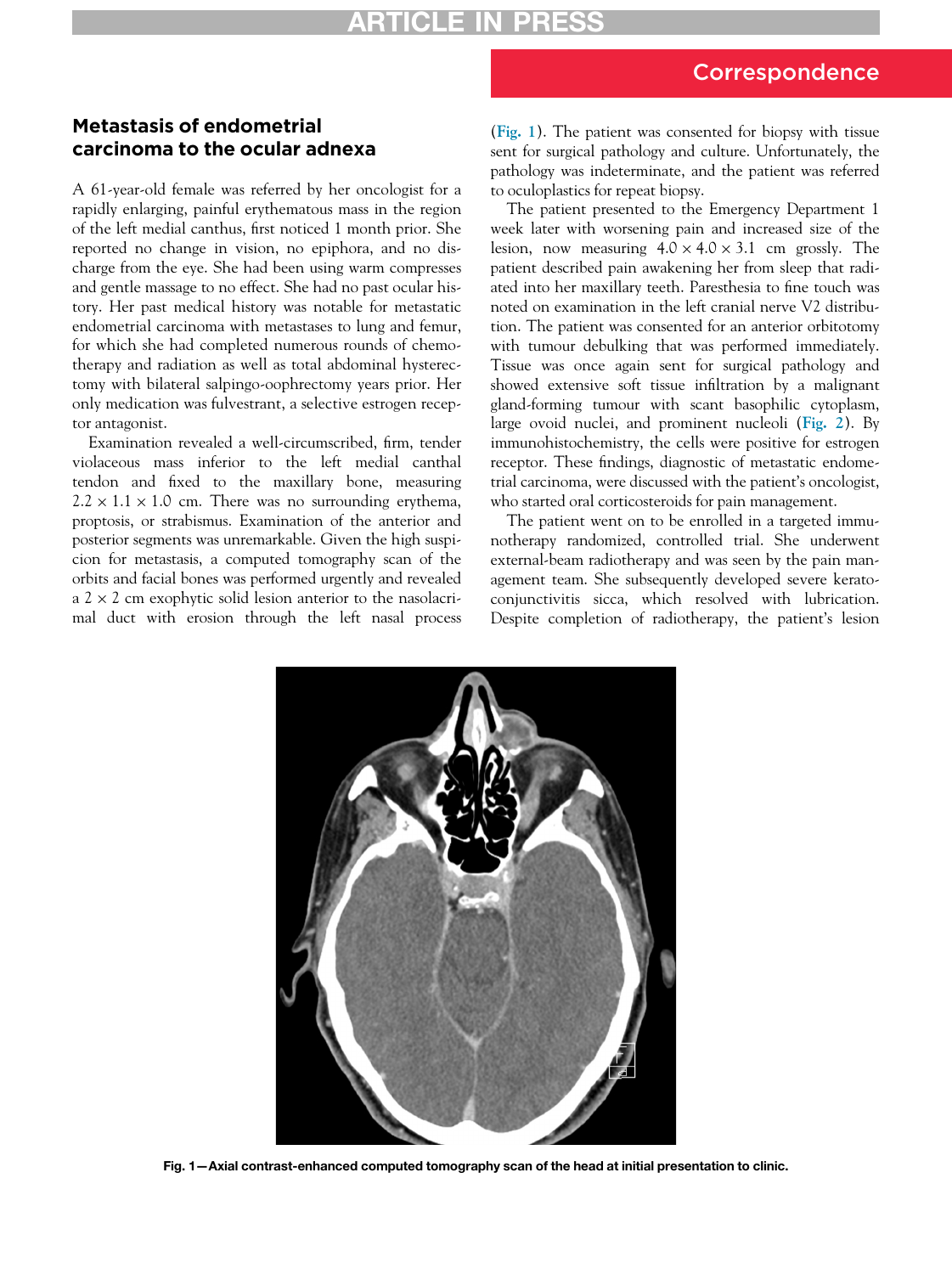## ARTICLE IN PRESS

Can J Ophthalmol Volume  $\blacksquare$ , Number  $\blacksquare$ ,  $\blacksquare$  2022

<span id="page-1-0"></span>

Fig. 2—Photomicrograph showing tumour with (A) extensive squamous differentiation and (B) areas more typical of endometrial carcinoma (H&E stain;  $20 \times$  magnification).

progressed in size and caused nasolacrimal duct obstruction. The patient also developed a small lesion overlying the left frontal bone that resembled the medial canthal lesion.

To our knowledge, this is the first reported case of endometrial carcinoma metastasizing to the superficial structures of the face and orbital adnexa. There are limited reports of endometrial carcinoma metastases to the structures of the orbit and sinuses, including to the ethmoid sinus presenting as a mucocele, $\frac{1}{1}$  $\frac{1}{1}$  $\frac{1}{1}$  to the orbit presenting as a rapidly enlarging cystic mass<sup>[2](#page-2-1)</sup> and as orbital apex syndrome, $3$  and to the max-illary sinus presenting with globe displacement.<sup>[4](#page-2-3)</sup> A case of metastasis to the choroid presenting with rapid vision loss also has been reported.<sup>[5](#page-2-4)</sup>

Despite the acute presentation raising suspicion among nonophthalmologists for dacryocystitis, the absence of epiphora and discharge and the history of metastatic cancer quickly prompted urgent biopsy. The delay in tissue diagnosis was due to sampling of a necrotic central core initially. The pathology diagnosis was conclusively made by comparing the periorbital sample with the original cancer pathology, which showed unusual squamous differentiation for an adenocarcinoma of the endometrium. This case highlights the importance of providing a complete oncologic history with histologic specimens because the unusual squamous cell morphology could have been mistaken for a primary lesion in the absence of relevant history.

As the lesion progressed, the patient developed cranial nerve V2 radicular pain as well as V2 paresthesia. Review of her initial imaging demonstrated tumour extension to the left infraorbital nerve. Although V2 nerve function improved after tumour debulking and dexamethasone use, it subsequently deteriorated with no improvement following radiotherapy. Despite the palliative prognosis for her systemic disease, the patient remained high functioning until passing the following year.